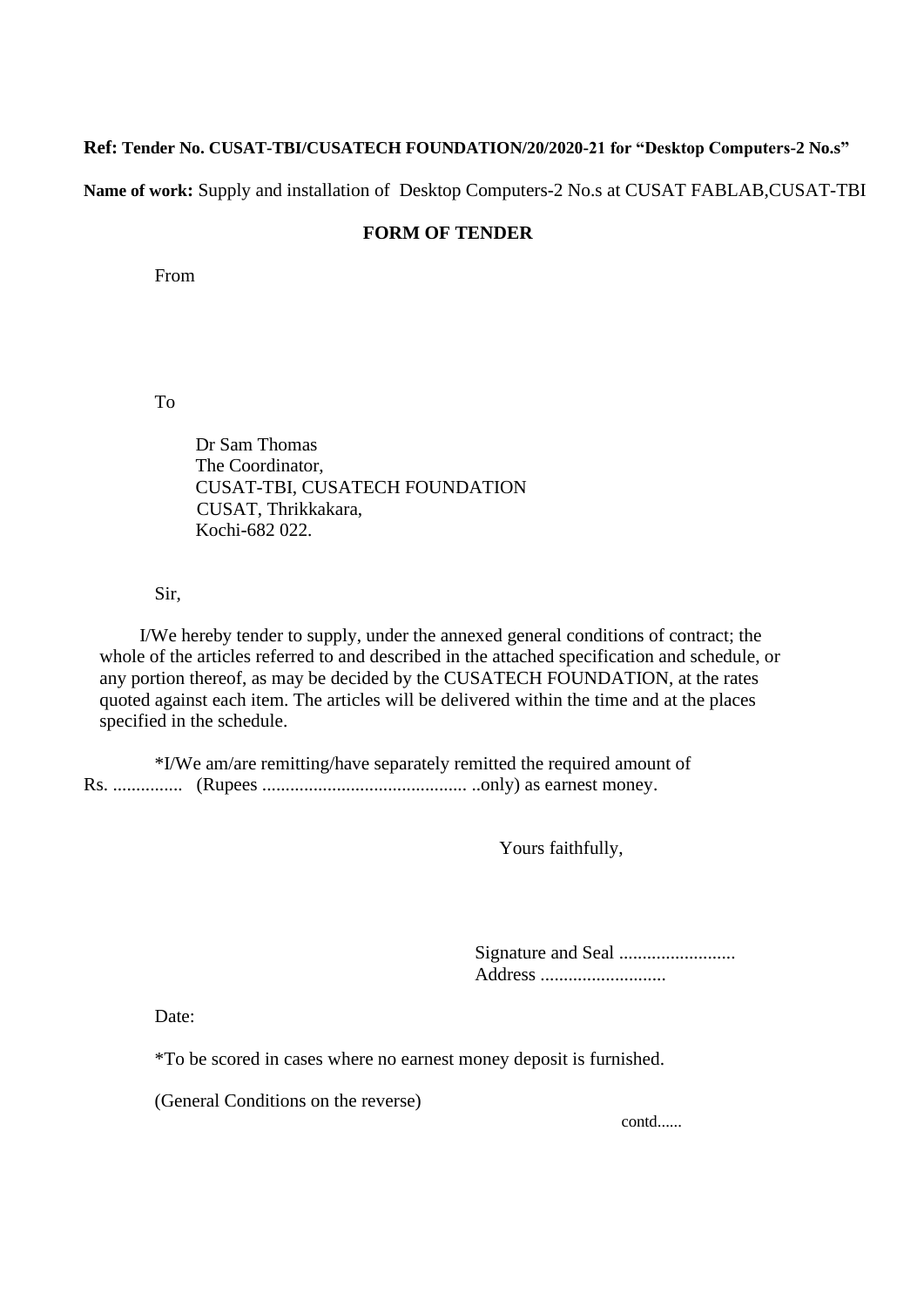## **Ref:Tender No. CUSAT-TBI/CUSATECH FOUNDATION/20/2020-21 for "Desktop Computers-2 No.s"**

**Name of work:** Supply and installation of Desktop Computers-2 No.s at CUSAT FABLAB,CUSAT-TBI

| <b>Item</b>                    | <b>Specification/Description</b>                                                                                                                                                           | Quantity |
|--------------------------------|--------------------------------------------------------------------------------------------------------------------------------------------------------------------------------------------|----------|
| Desktop Computer               | Intel Core I5 11th Gen Processor, 8GB DDR4<br>RAM, Motherboard, 240 GB SSD, Keyboard and<br>Mouse, Ethernet card, 18" or above LED monitor,<br>Windows 10 original and MS Office original. | 2        |
|                                |                                                                                                                                                                                            |          |
|                                | <b>Total Price</b>                                                                                                                                                                         |          |
|                                | GST(18%)                                                                                                                                                                                   |          |
|                                | <b>Grand Total</b>                                                                                                                                                                         |          |
| <b>GST number of the firm:</b> |                                                                                                                                                                                            |          |

Signature and seal of the Bidder

Those who are downloading the tender form from the website should use only the "**pdf format"** Tender form available in the website. Tenders submitted in the letter head, or other forms will be summarily rejected. Separate Technical bid and financial bid will not be accepted.

Whether samples essential: No

Period within which goods delivered: Within 14 days from the date of issue of Purchase Order. Rates quoted for supply and installation at CUSAT TBI, CUSATECH FOUNDATION, CUSAT, Thrikkakara, Kochi - 22

.............................................